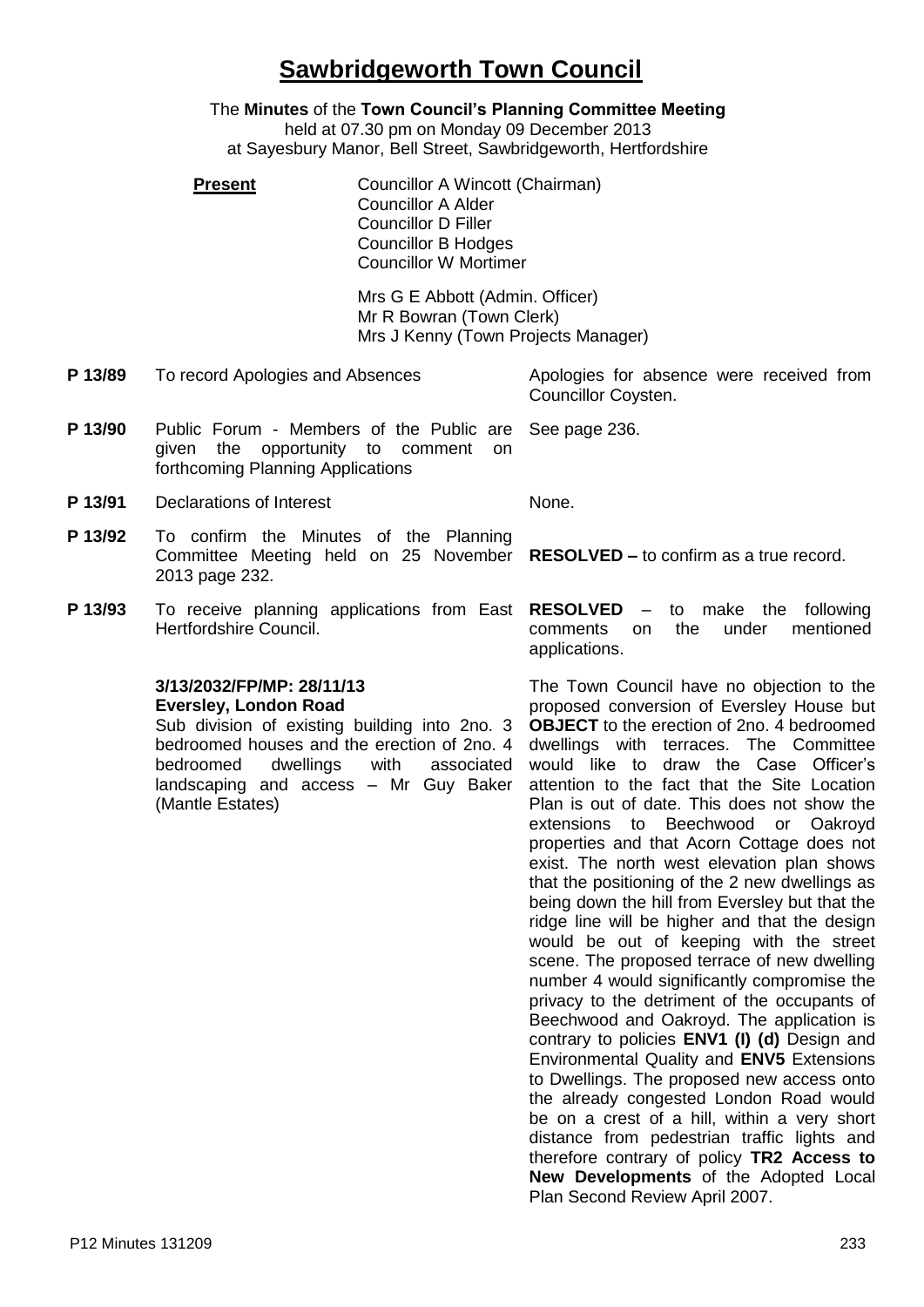### **3/13/2027/FP/MP: 28/11/13 Central Surgery, Bell Street**

Alterations of the existing surgery building and a new build two storey extension. Works include the reconfiguration of the existing The Town Council has **NO OBJECTION.** internal layout, alterations to windows and doors, reorganisation of the site boundary, works of hard landscape and reconfiguration of the existing car park – Mrs Deborah Kearns

### **3/13/1770/LB/SE: 25/11/13**

| The Gardens 2 Great Hyde Hall, Hatfield |  |  |  |
|-----------------------------------------|--|--|--|
| <b>Heath Road</b>                       |  |  |  |
| Proposed rooflight - Mr & Mrs Ross      |  |  |  |

Proposed rooflight – Mr & Mrs Ross

# **3/13/1976/FP/SE: 25/11/13**

# **Little Beazleys, West Road**

Demolition of existing curtilage listed nissen The Town Council has **NO OBJECTION.** hut and replaced with 3no bay cart shed – Mr & Mrs Greg Redman

# **3/13/1977/LB/SE: 25/11/13**

# **Little Beazleys, West Road**

Demolition of existing curtilage listed nissen **NO COMMENT.** The Town Council do not hut and replaced with 3no bay cart shed – Mr have the relevant expertise to make a & Mrs Greg Redman

# **3/13/2018/PH/SE: 18/11/13**

#### **7 The Forebury**

Single storey rear extension with glass lantern. The Town Council has **NO OBJECTION.** Depth 4.5 metres: Maximum height 3.3 metres: Eaves height 2.6 metres

#### **3/13/2023/FP/KH: 22/11/2013 39 Barnard Road**

Single storey side and two storey rear The Town Council has **NO OBJECTION.** extension – Mr Mark Vintinner

# **3/13/2030/FP/KH: 03/12/13**

#### **10 Newton Drive**

Change of use of garage to habitable The Town Council has **NO OBJECTION.** accommodation – Mr Robert Hounslow

# **3/13/2041/FP/SE: 27/11/13**

#### **23 Vantorts Road**

Single storey rear extension and insertion of The Town Council has **NO OBJECTION.** ground floor windows to rear and side elevations – Mr & Mrs N Goodwin

# **3/13/2044/LB/SE: 27/11/13**

#### **23 Vantorts Road**

Erection of single storey rear extension **NO COMMENT.** The Town Council do not following demolition of existing extension. have the relevant expertise to make a Insertion of ground floor windows to rear and comment on this application. side elevations – Mr & Mrs N Goodwin

# **3/13/2070/FP/MP: 28/11/13**

# **Toorak, Redricks Lane**

Creation of roof terrace with balustrade and The Town Council has **NO OBJECTION.**insertion of doors – Mr David Young

**NO COMMENT.** The Town Council do not have the relevant expertise to make a comment on this application.

comment on this application.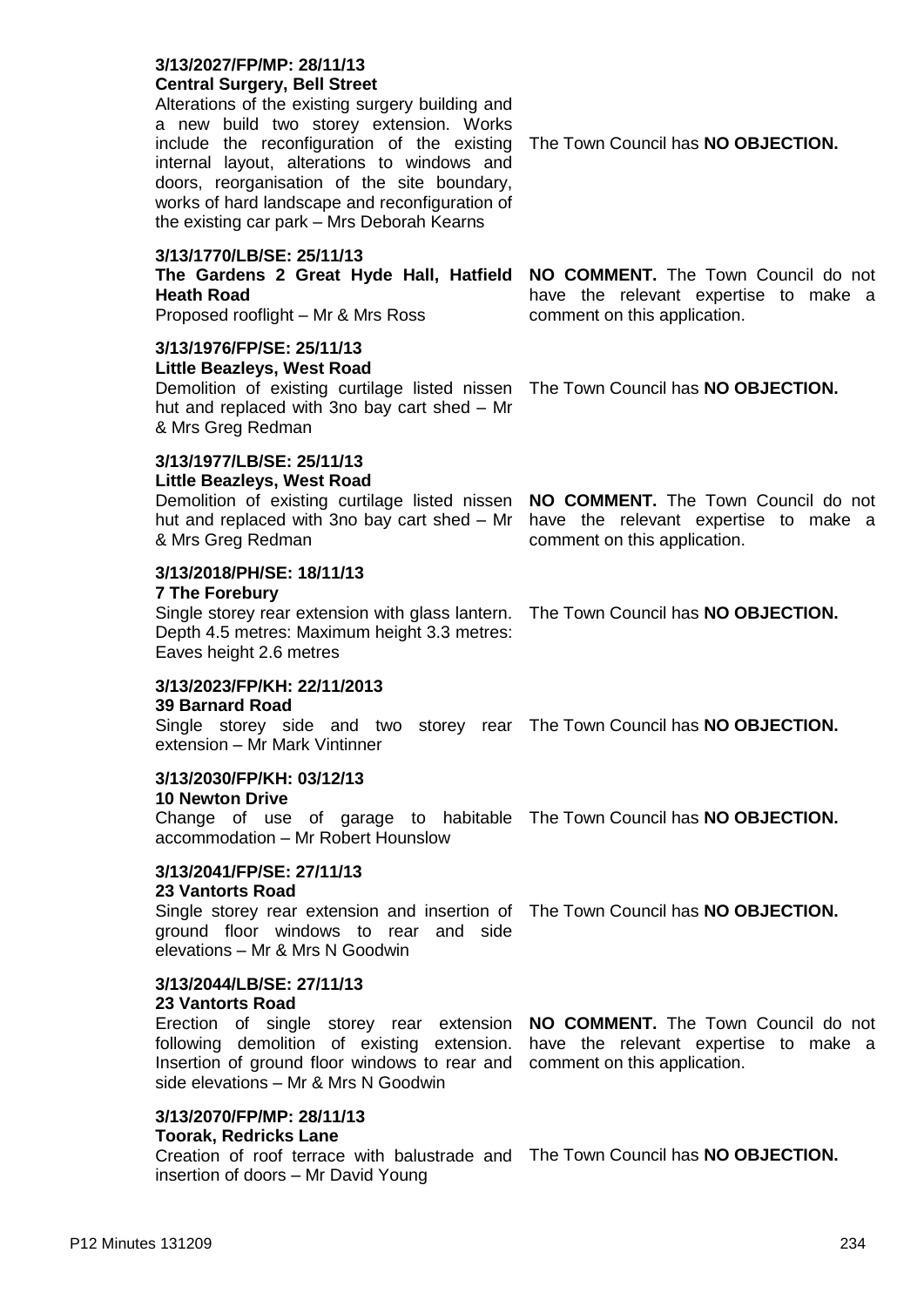|         | 3/13/2092/FP/NB: 03/12/13<br>22 Hoestock Road<br>Erection of rear extension - Retrospective - The Town Council has NO OBJECTION.<br><b>Miss Elizabeth Scurfield</b>                                             |                                                                                                                                                                                                                                                                                                                                                                                                                         |                                       |  |  |
|---------|-----------------------------------------------------------------------------------------------------------------------------------------------------------------------------------------------------------------|-------------------------------------------------------------------------------------------------------------------------------------------------------------------------------------------------------------------------------------------------------------------------------------------------------------------------------------------------------------------------------------------------------------------------|---------------------------------------|--|--|
| P 13/94 | To receive any late Planning Applications<br>received following the publication of this<br>Agenda.                                                                                                              |                                                                                                                                                                                                                                                                                                                                                                                                                         |                                       |  |  |
|         | 3/13/2084/AD/FM: 04/12/13<br>121 London Road<br>2no. internally illuminated fascia signs - Mr<br><b>Gary Benskin</b>                                                                                            | The Town Council<br><b>OBJECTS</b> to<br>this<br>application. The proposed illuminated fascia<br>signs would front an extremely busy double<br>roundabout causing a distraction for road<br>users. The site is within the conservation<br>area and is therefore out of keeping with the<br>street scene. The application is contrary to<br><b>BH15</b> (b) Advertisements<br>policy<br>in<br><b>Conservation Areas.</b> |                                       |  |  |
|         | 3/13/2121/FP/MP: 06/12/13<br><b>26 Newton Drive</b><br>Ground floor bay window extension - Mr & Mrs The Town Council has NO OBJECTION.<br>Andy Labbett                                                          |                                                                                                                                                                                                                                                                                                                                                                                                                         |                                       |  |  |
| P 13/95 | To note Planning Decisions received from East <b>NOTED:</b> the report on planning application<br>Hertfordshire Council.                                                                                        | decisions now received.                                                                                                                                                                                                                                                                                                                                                                                                 |                                       |  |  |
|         | 3/13/1678/FP<br>2 New Street<br>First floor rear extension                                                                                                                                                      |                                                                                                                                                                                                                                                                                                                                                                                                                         | <b>Granted</b><br>(No Objection)      |  |  |
|         | 3/13/1725/FP<br><b>78 London Road</b><br>Change of use from A1 (retail) to A3 (restaurants Granted<br>and cafes) and A5 (hot food takeways) with (Objected)<br>associated alterations and the insertion of flue |                                                                                                                                                                                                                                                                                                                                                                                                                         |                                       |  |  |
|         | 3/13/1756/FP<br>111A London Road<br>Change of use of carpet shop (A1) to tanning and<br>beauty salon (Sui generis)                                                                                              |                                                                                                                                                                                                                                                                                                                                                                                                                         | <b>Granted</b><br>(No Objection)      |  |  |
|         | 3/13/1767/FP<br><b>16 Wheatley Close</b><br>Proposed single storey rear extension and new (No Objection)<br>access ramp. Alterations to fenestration.                                                           |                                                                                                                                                                                                                                                                                                                                                                                                                         | <b>Granted</b>                        |  |  |
|         | 3/13/1768/FP<br><b>30 Vantorts Road</b><br>Single and two storey rear extensions with loft (No Objection)<br>conversion and replacement chimney stack                                                           |                                                                                                                                                                                                                                                                                                                                                                                                                         | <b>Granted</b>                        |  |  |
|         | 3/13/1793/FP<br><b>45 Leat Close</b><br>Raised decking to rear - retrospective                                                                                                                                  |                                                                                                                                                                                                                                                                                                                                                                                                                         | <b>Refused</b><br>(Strongly objected) |  |  |
|         | The Meeting closed at 08.40 pm                                                                                                                                                                                  | Signed                                                                                                                                                                                                                                                                                                                                                                                                                  |                                       |  |  |

**Dated**\_\_\_\_\_\_\_\_\_\_\_\_\_\_\_\_\_\_\_\_\_\_\_\_